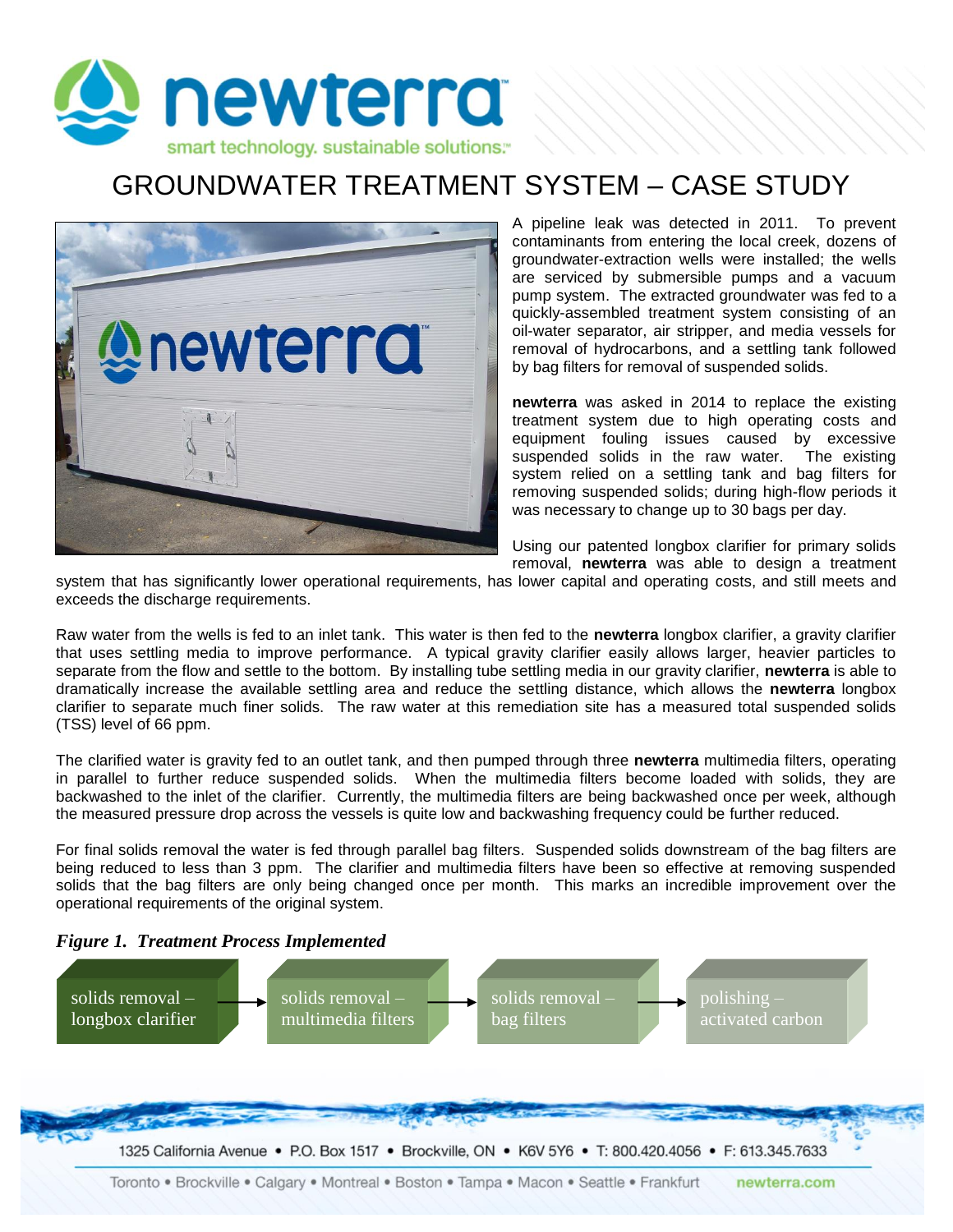

This site presented challenges because of ambient temperature during the winter months. All equipment needed to be insulated and heated to prevent equipment damage and system failure due to freezing. The multimedia vessels, bag filters, and carbon vessels were housed in converted shipping containers, with insulation and heat. Due to the height of the multimedia and carbon vessels, and the need for media change out, the buildings were equipped with roof access hatches. The clarifier presented a more difficult challenge as it is too large to be operated inside any type of building that could have been shipped to site. Consequently, **newterra** designed the clarifier as a standalone unit, with its own insulated shell and heaters. Even with an insulated shell, the clarifier can still be operated as normal; inspections, water sampling, sludge removal, etc. can all be done without disassembling or shutting down the treatment process.

## *Figure 2. Site Photos*